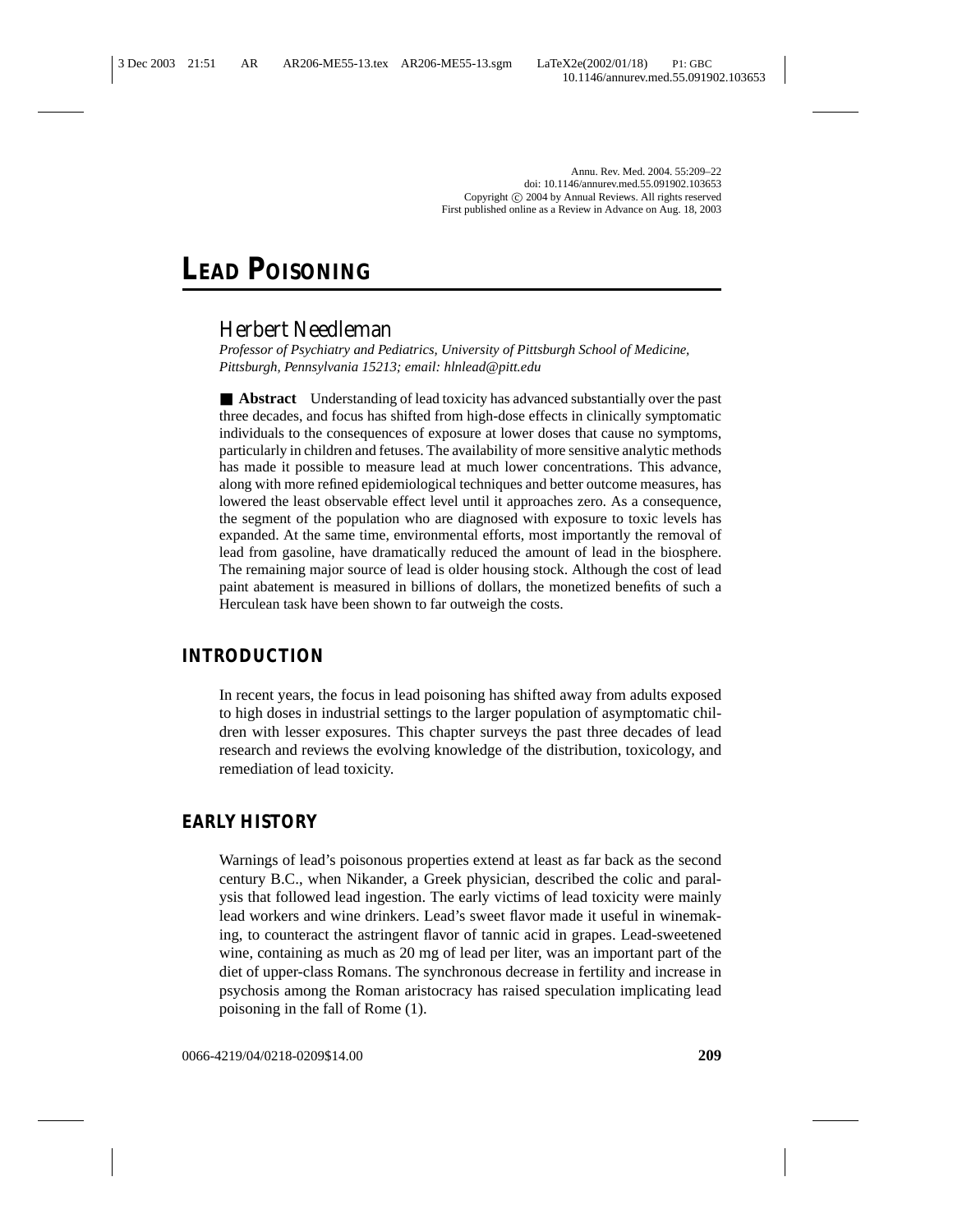Widespread outbreaks of lead colic continued in Europe until as late as the sixteenth century, when Eberhard Gockel, a German physician, traced a colic epidemic to lead-adulterated wine. Duke Ludwig of Würrtemberg, upon learning of an epidemic of lead colic in his duchy, banned its use in winemaking, imposing the death penalty for violators.

Workers in the metals trades remain an important risk group; lead exposure remains one of the leading causes of workplace illness. In the United States, more than 320,000 American workers were occupationally exposed to lead in 1998.

### **DISCOVERY OF CHILDHOOD LEAD POISONING**

It was only a century ago that childhood lead poisoning was recognized. The rapid growth of scientific understanding can be divided into four stages. The first reports of lead-poisoned children in Brisbane, Australia, in 1892 were greeted with widespread disbelief that lead toxicity could afflict children (2). Although the disease had reached epidemic proportions, there was considerable doubt that lead was the cause. Many of the homes in Brisbane were raised on piles, with large wooden-enclosed verandas that served as play areas for children. The rails were painted with white lead, which chalked and powdered in the hot Brisbane sun. The cause of the epidemic, lead-containing paint, was established in 1904, and lead paint was banned for household use in Brisbane in 1920.

Childhood lead poisoning was first described in the United States in 1914 (3). The prevailing belief in the second stage of knowledge was that acute poisoning had only two outcomes: death or complete recovery without any residua. This misconception was discarded in 1943 with the first follow-up of children who had recovered from acute toxicity. Nineteen of 20 surviviors had significant deficits: behavioral disorders, learning difficulties, and school failure (4). In this third stage, it was generally accepted that lead toxicity caused long-term deficits, but these deficits were thought to occur only in those children who had displayed clinical signs of encephalopathy during the acute episode. The fourth stage began in the 1970s, when studies of children with no clinical signs of toxicity showed deficits in IQ scores, attention, and language (see below).

#### **TOXICOLOGY OF LEAD**

Lead is a divalent cation, and it binds strongly to sulfhydryl groups on proteins. Of the many organs affected by lead, the most important is the central nervous system (CNS). Much of lead's toxicity can be attributed to distortion of enzymes and structural proteins, but this versatile toxicant has many other targets. Lead interferes with the development of the endogenous opiate system (5). It efficiently cleaves the ribophosphate backbone of tRNA catalytically at specific sites, with no evidence of a threshold (6). Many of lead's toxic properties are due to its ability to mimic or compete with calcium. At picomolar concentrations, lead competes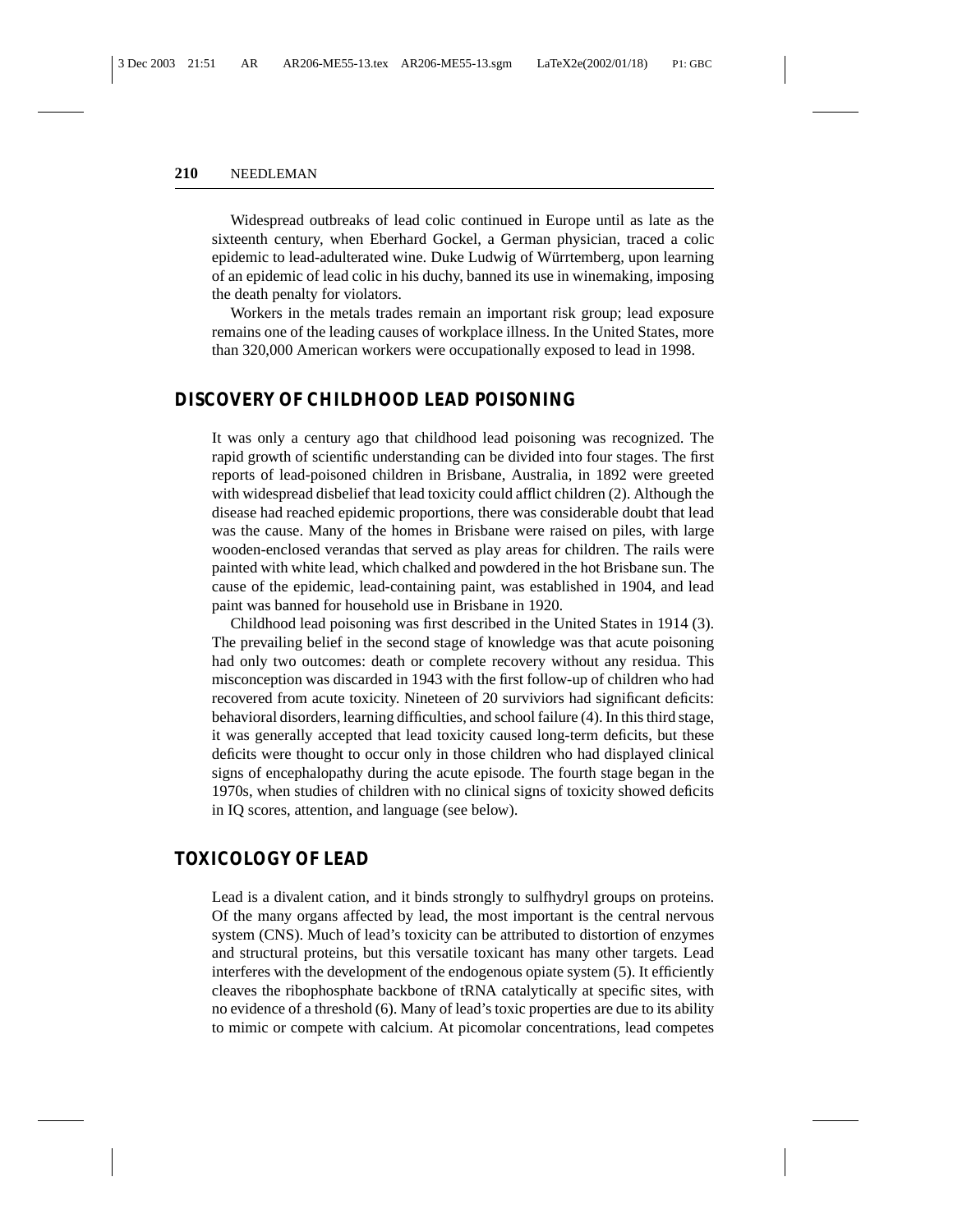successfully with calcium for binding sites on cerebellar phosphokinase C and thereby affects neuronal signaling (7). It inhibits calcium entry into cells (8). Lead is picked up by mitochondria and produces swelling and distortion of mitochondrial cristae. Uncoupled energy metabolism, inhibited cellular respiration, and altered calcium kinetics follow (9). Lead has a binary impact on neurotransmitter release: Spontaneous neurotransmitter release is enhanced, whereas stimulated release is inhibited (10).

Attention has also focused on the heme synthetic pathway, where many sites for lead activity are found. Delta aminolevulinic acid dehydratase is extremely sensitive to lead. Inhibition of this enzyme results in increased circulating aminolevulinic acid (ALA). ALA is a weak gamma-aminobutyric acid (GABA) agonist that decreases GABA release by presynaptic inhibition. Increased circulating ALA may account for some of the behavioral disorders seen in patients with porphyria and perhaps in lead toxicity.

Lead has diverse impacts on the CNS. Immature astrocytes are sensitive to lead, and lead interferes with myelin formation and the integrity of the blood-brain barrier (11). Lead interferes with the synthesis of collagen and affects vascular permeability. At high enough doses, this results in brain edema and hemorrhage (12). At lower doses, lead given to lactating rats interferes with synaptogenesis in their pups (13). Lead's interference with brain development has been demonstrated using the rodent barrel field cortex as a model (14).

Behavioral alterations secondary to lead exposure in rodents and primates are analogous to changes in humans. In one study, monkeys received lead acetate in their food from birth to 200 days of age and achieved blood lead levels ranging from 3  $\mu$ g/dl to 25  $\mu$ g/dl. At 7 to 8 years, they were given a delayed alternation test, in which the critical positive stimulus was alternated. Treated monkeys showed impaired ability to learn, particularly at longer intervals of delay (15). Lead-exposed primates also demonstrate impaired social function (16). Rodents given lead show deficits in learning mediated by dopaminergic and glutamatergic systems (17). In one interesting report, untreated rats found 15% solutions of alcohol aversive in a free-choice situation, but when their blood lead levels were raised to 61  $\mu$ g/dl, they increased their alcohol intake in both free- and forced-choice paradigms (18). The author speculated that lead increased the irritability of the rats and that they sought alcohol as a tranquilizer.

#### **CLINICAL ASPECTS OF TOXICITY**

Although adult lead poisoning is mainly of occupational origin, cases of acute lead poisoning from leaded dishware, bootlegged moonshine liquor, certain cosmetics, and folk remedies continue to be reported. Lead is still mined and smelted, although this has declined with the removal of lead from gasoline.

Lead poisoning in adults can affect the peripheral and central nervous systems, the kidneys, and blood pressure. Classical descriptions of occupational toxicity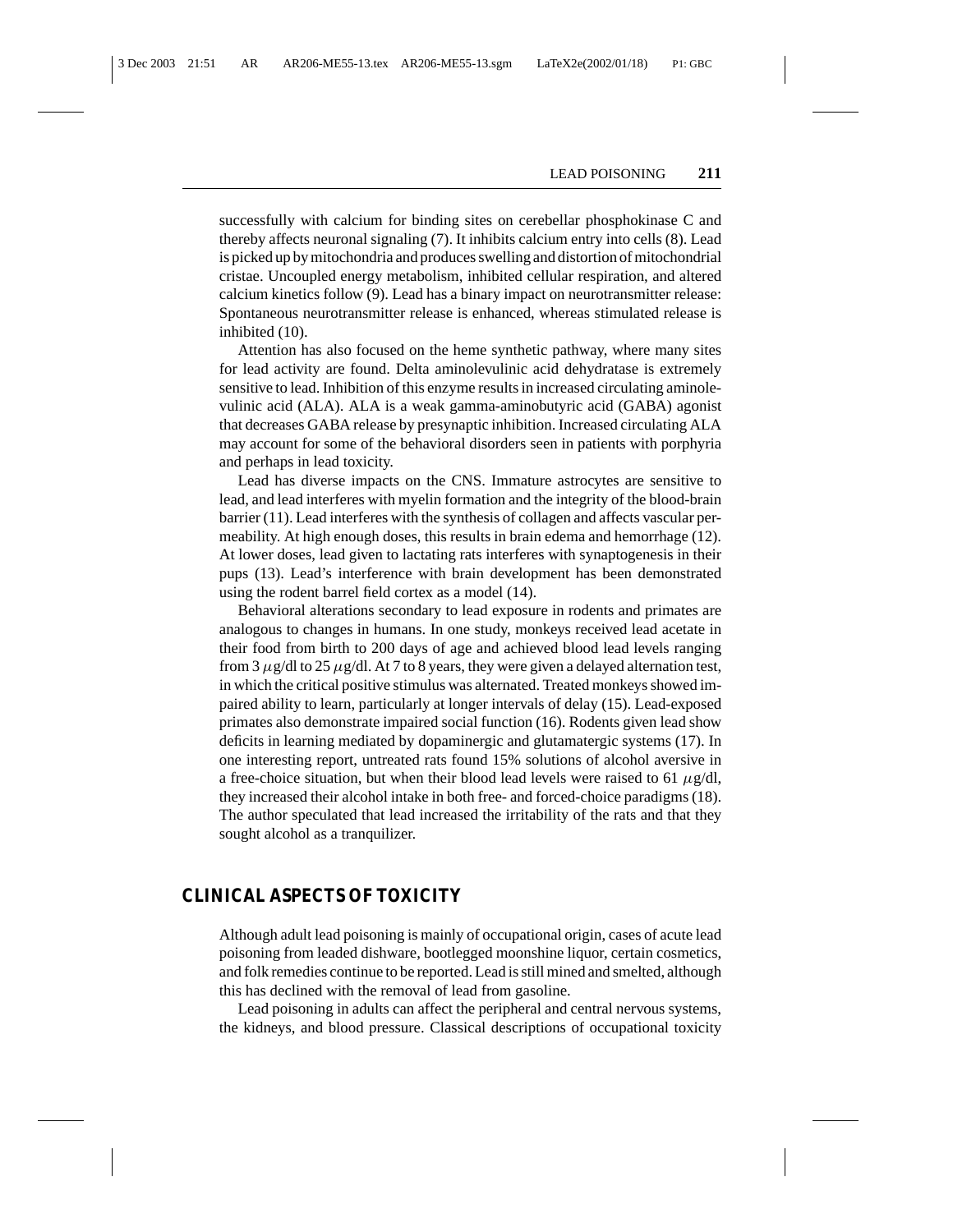depict peripheral neuropathy with wrist or foot drop. At lesser exposures, slowed peripheral nerve conduction has been reported (19). Patients with high blood lead levels may present with severe, intractable colic, motor clumsiness, clouded consciousness, weakness, and paralysis. Lead has adverse effects on both male and female reproduction. The fetotoxic properties of lead were known to British factory inspectors at the end of the nineteenth century; they found a high incidence of stillbirths (60%), neonatal deaths, and a decreased fertility rate in women employed in the ceramic industry (20). Males may manifest decreased sperm counts and teratospermia (21).

Hypertension has been associated with acute lead poisoning, along with renal failure. At lesser exposures, both experimental and epidemiological evidence of interference with renal function and elevations in blood pressure have been reported. Using data from the third National Health and Nutrition Examination Survey (NHANES III), a recent reevaluation of blood pressure in relation to contemporary blood lead levels found that black men and women had higher blood lead levels (5.4  $\mu$ g/dl, 3.4  $\mu$ g/dl) than their white counterparts (4.4  $\mu$ g/dl, 3.0  $\mu$ g/dl). Black subjects, both men and women, had a statistically significant association of blood lead with blood pressure after covariate adjustment. The association was not seen in whites (22).

In its alkyl form, lead is a powerful neurotoxin. When tetraethyl lead (TEL) was first produced for use as a motor fuel additive in 1925, workers at all three operating plants began to die. After a brief moratorium imposed by the Surgeon General, production resumed and continued until the 1980s. TEL is fat-soluble; absorption through the skin and uptake by the brain is rapid. Because of growing evidence of neurotoxic effects at low doses, TEL was removed from gasoline in stepwise fashion beginning in 1978.

Lead has been classified as an animal carcinogen, but the data on human carcinogenesis are considered inadequate. Some recent studies of cancer rates in lead trade workers (e.g., smelters, painters, body and fender repairmen) have shown an increase in standard mortality rates, but others have not (23).

### **CHILDHOOD LEAD TOXICITY**

Children are more sensitive to lead than adults for several reasons: Their exposure is increased by their universal hand-to-mouth activity; their gut absorbs lead more readily than an adult's; and the developing CNS is more vulnerable to toxicants than the mature CNS.

At high doses, generally blood lead levels  $>60 \mu$ g/dl, clinical symptoms become visible in children. Abdominal pain and arthralgia are common early complaints. Clumsiness and staggering may be seen, followed by headache and behavioral changes, which are signs of early encephalopathy. This may progress to alterations of consciousness, stupor, and convulsions. Encephalopathy, fortunately, has become rare in the United States. A high percentage of those children who recover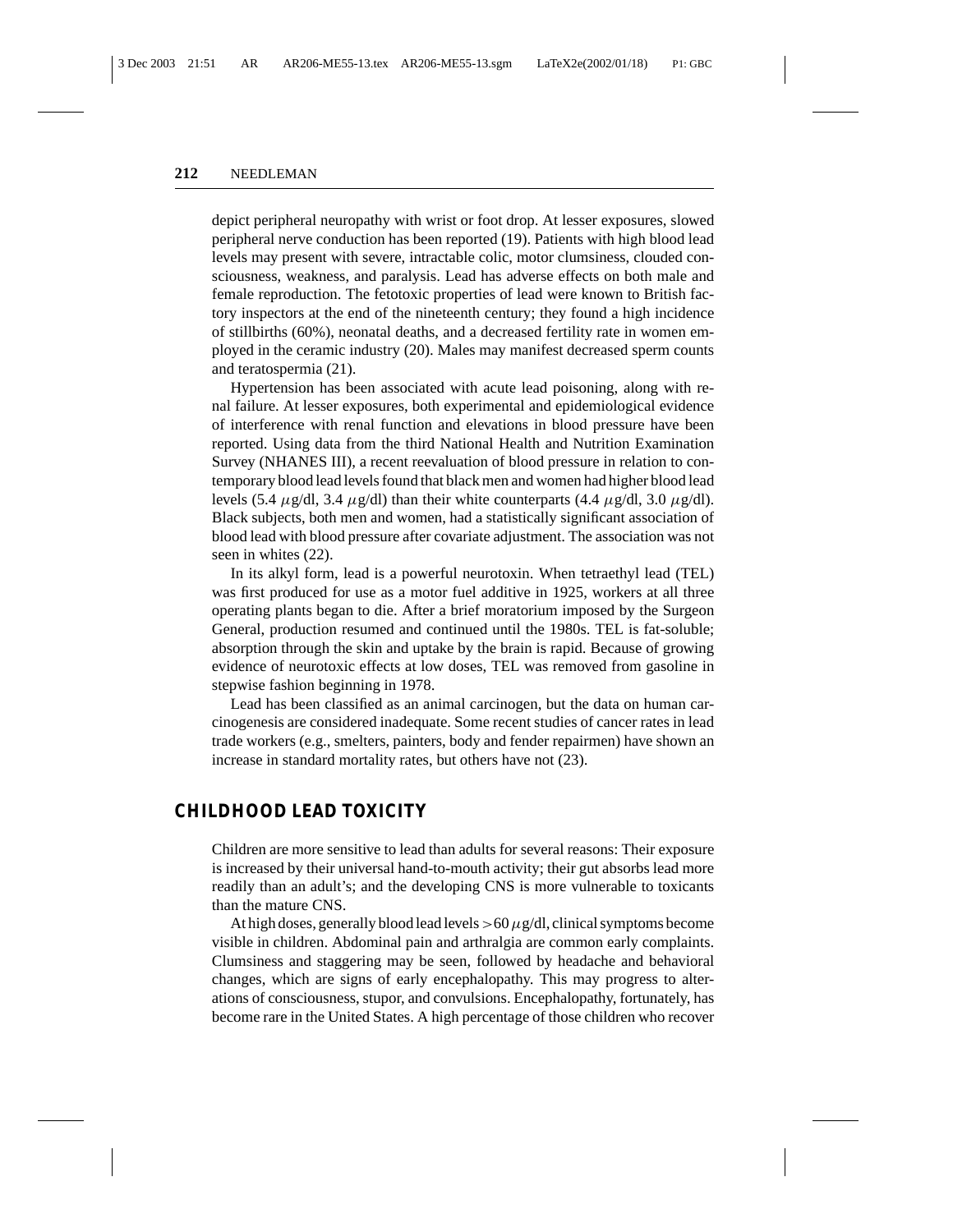from clinical encephalopathy have severe cognitive, attentional, and behavioral impairments.

#### **ASYMPTOMATIC LEAD TOXICITY**

In the 1960s, the accepted toxic threshold for lead in children was 60  $\mu$ g/dl. Screening studies in eastern U.S. cities found that 10%–20% of inner-city children had blood lead levels over 40  $\mu$ g/dl. This finding raised the conjecture, first made by Byers & Lord in 1943, that a proportion of school failure and behavioral disorder resulted from unrecognized lead toxicity. Five studies of lead levels and behavior in children without signs or symptoms of classical lead toxicity were undertaken in the early 1970s. Three reported an association between lead and IQ (24–26); two did not (27, 28). These early studies were constrained by design flaws: The number of subjects in each study was small, and each relied on blood lead levels to rank exposure. Blood lead, a short-term marker, may misclassify earlier exposure. Lead in blood has a half-life of 35 days. Exposure peaks at two years, then drops. Most studies enrolled children at about age 6 or later. There are no data on the validity of blood lead measurements four years after exposure has ended. Some studies used relatively insensitive outcome measures, such as group or screening tests. Control of confounders and statistical procedures was limited. Some investigators studied clinic samples and their data may thus have suffered selection bias.

In 1979, we conducted a study that attempted to address these design issues. Lead concentration in deciduous teeth was selected as the marker of exposure. The sample comprised asymptomatic primary school students from the public schools of Chelsea and Somerville, Massachusetts. Subjects were classified on a large number of covariates, and these were controlled in the analysis by Analysis of Covariance (ANCOVA). Excluded were children with a history of lead exposure or toxicity. Children with elevated lead levels (in the ninetieth percentile for lead concentration) in their teeth were found, after covariate control, to be significantly impaired on the Wechsler Intelligence Scale for Children—Revised (WISC-R) IQ test, on language processing, and on reaction time under varying conditions of delay, a measure of attention. When teachers' ratings of 2146 children on an 11-item forced-choice scale were classified by dentine lead level, we found a dosedependent increase in bad classroom behavior in direct relation to tooth lead level (Figure 1) (29).

In the 1980s, following the removal of lead from gasoline, the blood lead levels in the referent group dropped. This enabled well-designed studies, employing larger samples, better measures of outcome and lead burden, and more sophisticated statistical analyses, to discover effects of lower blood lead levels (30–33). Three meta-analyses confirmed that low-level lead exposure was associated with IQ deficits (34–36). In response to the new data, in 1991, the Centers for Disease Control revised its limit of acceptable blood lead level downward in steps, from 60  $\mu$ g/dl in the 1970s to its current status of 10  $\mu$ g/dl.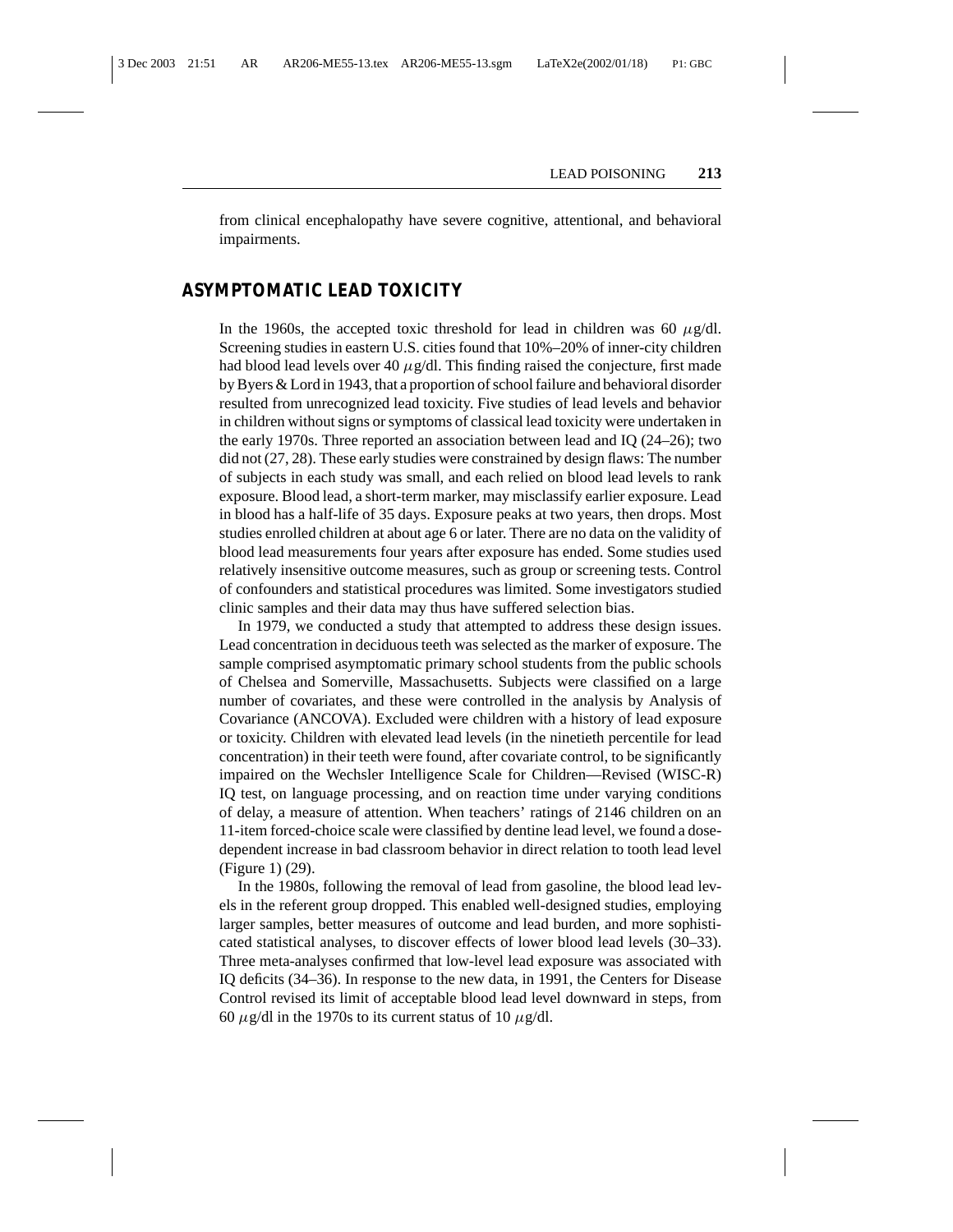

**Figure 1** Distribution of negative teachers' ratings in relation to dentine lead concentrations.

In 2002 and 2003, two new studies found effects at levels below 10  $\mu$ g/dl, further lowering the observed threshold for effect. Lanphear et al. examined psychological performance and blood lead levels in 4853 children who were NHANES III subjects. The mean blood lead in this sample was 1.9  $\mu$ g/dl; 2.1% of the sample had blood lead levels in excess of 10  $\mu$ g/dl. After adjustment for covariates, significant inverse relationships between blood lead and math and reading subtests and the Block Design and Digit Span of the WISC-III were reported down to 2.5  $\mu$ g/dl (37). Canfield et al. (38) studied 166 36-month-old children whose mean blood lead level was 7.9  $\mu$ g/dl. Seventy-three percent of the subjects had blood lead levels under 10  $\mu$ g/dl. Significant inverse relationships were found between IQ scores and lead after covariate adjustment. The slope of the effect was greater at the lower blood levels of lead (38). The import of the recent studies is that a threshold for lead and neurobehavioral function has not yet been demonstrated.

#### **FOLLOW-UP STUDIES OF CHILDREN**

The late effects of early-childhood lead exposure have been examined by several investigators, who found persistence of deficits over time. Our subjects, first examined in 1979, were seen again 12 years later at mean age of 18.7 years. Subjects whose dentine lead levels were in the high-lead group (ninetieth percentile) had more school failure, reading disabilities, lower class standing in their final year of high school, and disturbances in fine motor function (39) (Figure 2).

Fergusson et al. followed a sample of New Zealand children into their eighteenth year and reported that elevated lead levels were associated with poorer reading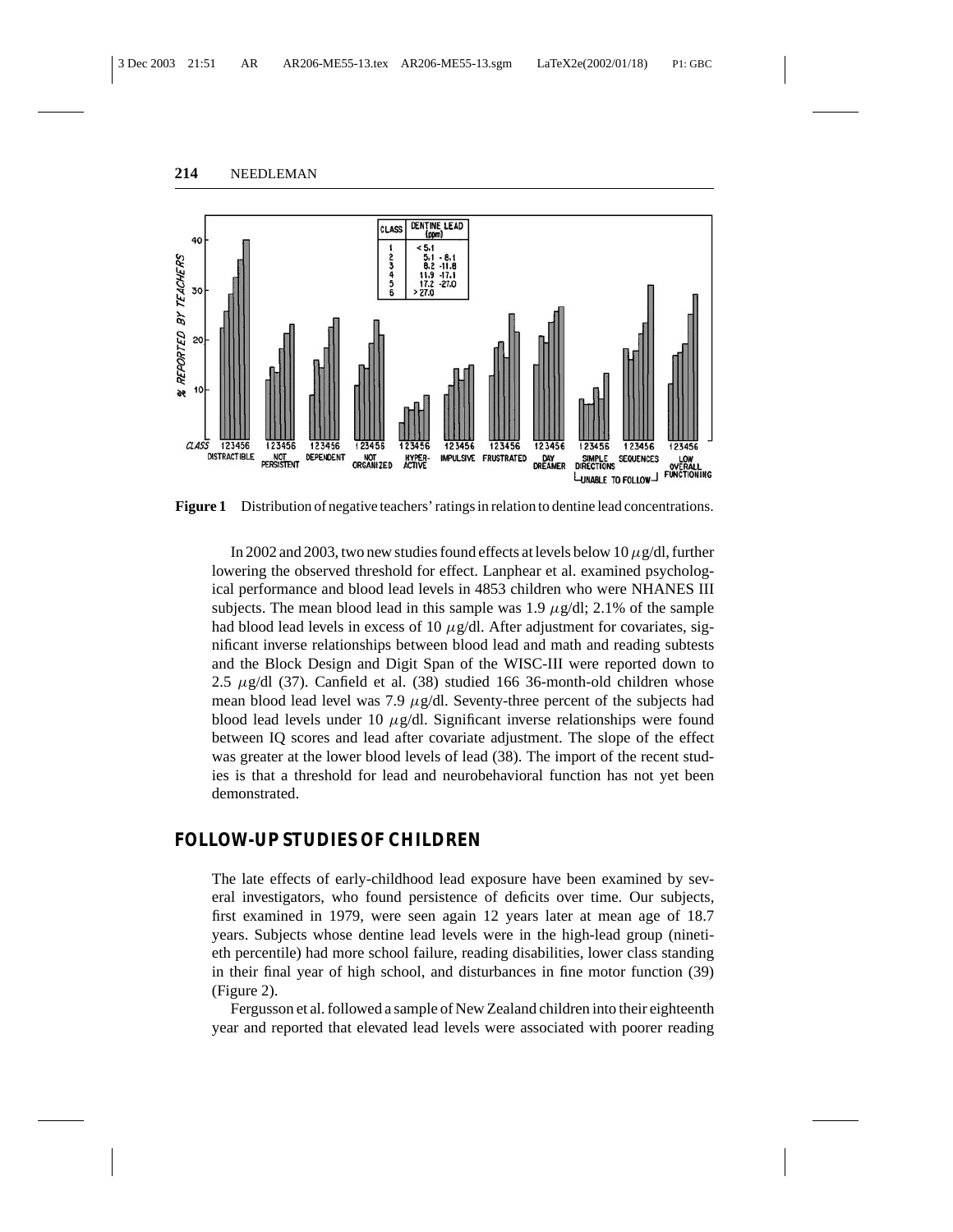

**Figure 2** Rate of failure to graduate from high school in relation to dentine lead levels.

scores, more failure to graduate from high school, and poorer examination scores (40).

## **FORWARD STUDIES OF PRENATAL AND INFANT LEAD EXPOSURE**

Bellinger et al. found significant associations between umbilical blood lead levels and neurodevelopmental scores at 2 years of age (41). At later ages, the association between umbilical cord blood lead and outcome was attenuated. The 2-year blood lead concentrations, however, were significantly related to scores at 10 years of age. Exposure at 2 years had no observable threshold, demonstrating neurotoxic effects at blood lead levels below 10  $\mu$ g/dl.

Dietrich et al. followed a group of 253 children from birth until 6 years of age. Blood lead levels at age 6 were associated with deficits in performance scores of the WISC, after covariate adjustment, and in motor function (42).

## **LEAD AND BEHAVIOR**

Cognitive function, measured by psychometric IQ tests, has been the major focus of most studies of lead exposure in childhood. There are persuasive reasons to believe that cognitive dysfunction may not be the most important effect of lead, and that we may be entering a fifth stage of understanding of lead's effects, in which lead is recognized to adversely affect social behavior.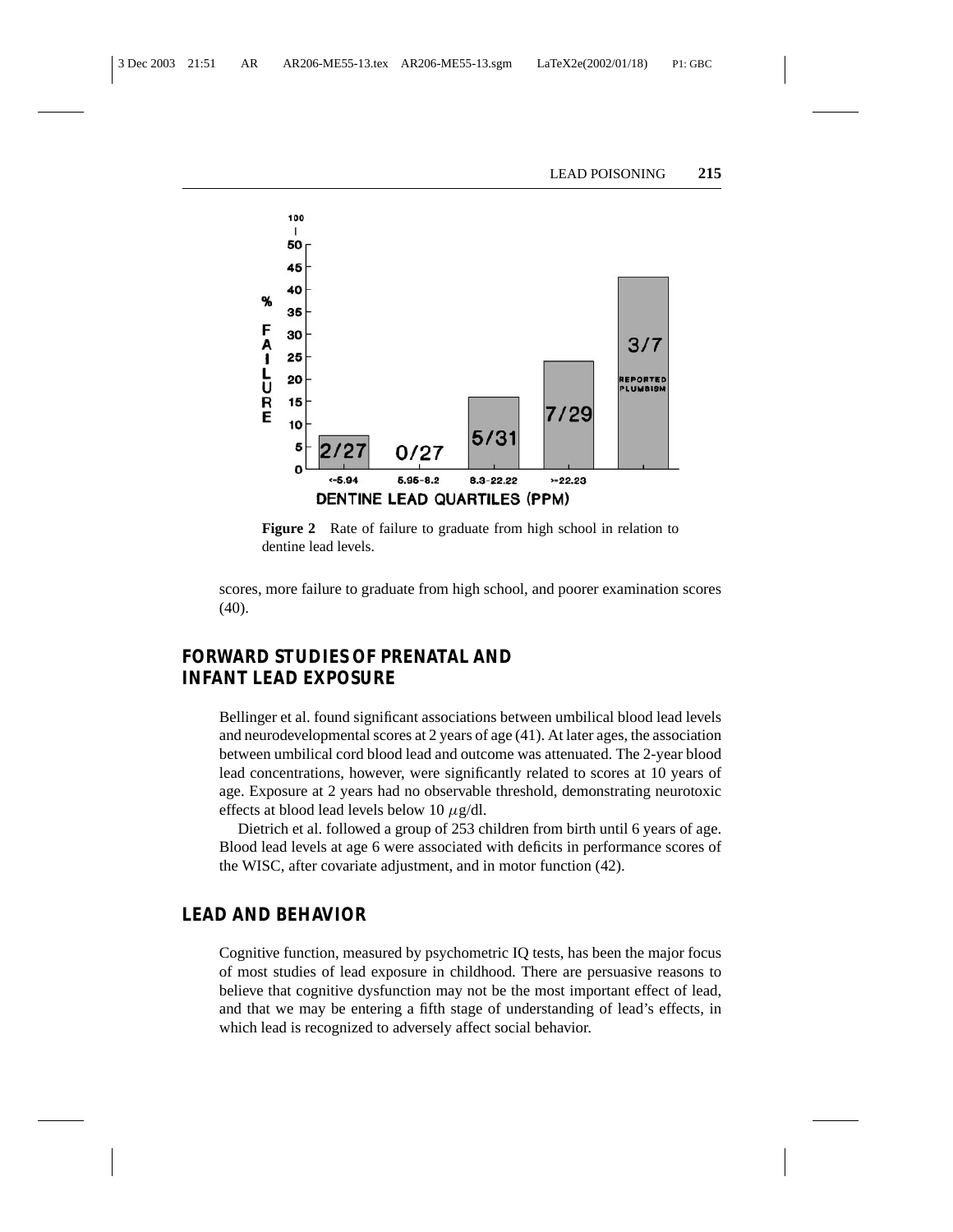This is not an entirely new notion. Parents have frequently reported that after recovery from an episode of acute lead poisoning, their child's behavior changed dramatically, and they became restless, inattentive, and aggressive. In 1943, Byers & Lord reported attentional dysfunction and aggression in a sample of lead-poisoned children on follow-up (4).

We studied 301 primary-school students and found that children with elevated bone lead levels scored higher on the attention deficit, aggression, and delinquency clusters of the Child Behavior Checklist after adjustment of covariates (43). Dietrich et al. found that prenatal lead exposure was associated with parents' reports of delinquency and aggression, and postnatal lead exposure was associated with self reports of delinquent acts (44). A recent case-control study of 195 arrested and convicted delinquent youths found an increased risk of delinquency associated with bone lead concentrations measured by X-ray fluorescence. The covariateadjusted odds ratio was 4 (95% CL 1.4–11.1). The population-attributable risk for delinquency due to lead exposure ranged from 11% to 38% in this sample (45).

A number of recent ecological investigations correlating leaded gasoline sales or ambient lead levels with crime rates support an association between lead exposure and crime. Stretesky & Lynch compared homicide rates in 3311 counties in the United States (46) After adjustment for 15 covariates, they reported a fourfold increase in homicide rates in those counties with the highest air lead levels compared to controls. Nevin correlated sales of leaded gasoline with violent crime rates and, adjusting for unemployment and percent of population in the high-crime age group, found a statistically significant association (47). It has been speculated that one of the reasons for the recent decline in crime rates is decreased exposure to lead.

## **LEAD EFFECTS IN OLDER SUBJECTS**

The greatest storage pool for lead is in bone, and the question of lead's fate in older subjects when bone demineralizes has attracted considerable speculation. It is estimated that 50% of trabecular bone in women is lost over a lifetime. Lead is mobilized when bone resorption begins; significantly higher blood lead levels have been measured in postmenopausal women than in premenopausal women (48). Elevated lead appears to adversely affect cognitive function in elderly subjects as well. Older women (mean age 70.5 years) with blood lead levels  $>8 \mu g/dl$  had poorer performance on cognitive measures and slower reaction times than women with blood lead levels  $\langle 3 \mu g/d$ l after covariate adjustment (49).

Results of a large-cohort study of former TEL workers support a causal association between lead and dementia (50). The subjects  $(n = 535)$  were studied a mean of 16 years after their workplace exposure. The investigators report elevated bone lead levels and dose-related deficits in verbal and visual memory, executive ability, and manual dexterity. TEL workers exhibited a greater decline in function measured at yearly intervals than controls. The same investigators examined the interaction between APOE genotypes with bone lead levels. An interaction effect for bone lead  $\times$  APOE genotype was found for 19 of 20 regression models, indicating that the toxic effect of lead is greater in subjects with at least one APOE allele (51).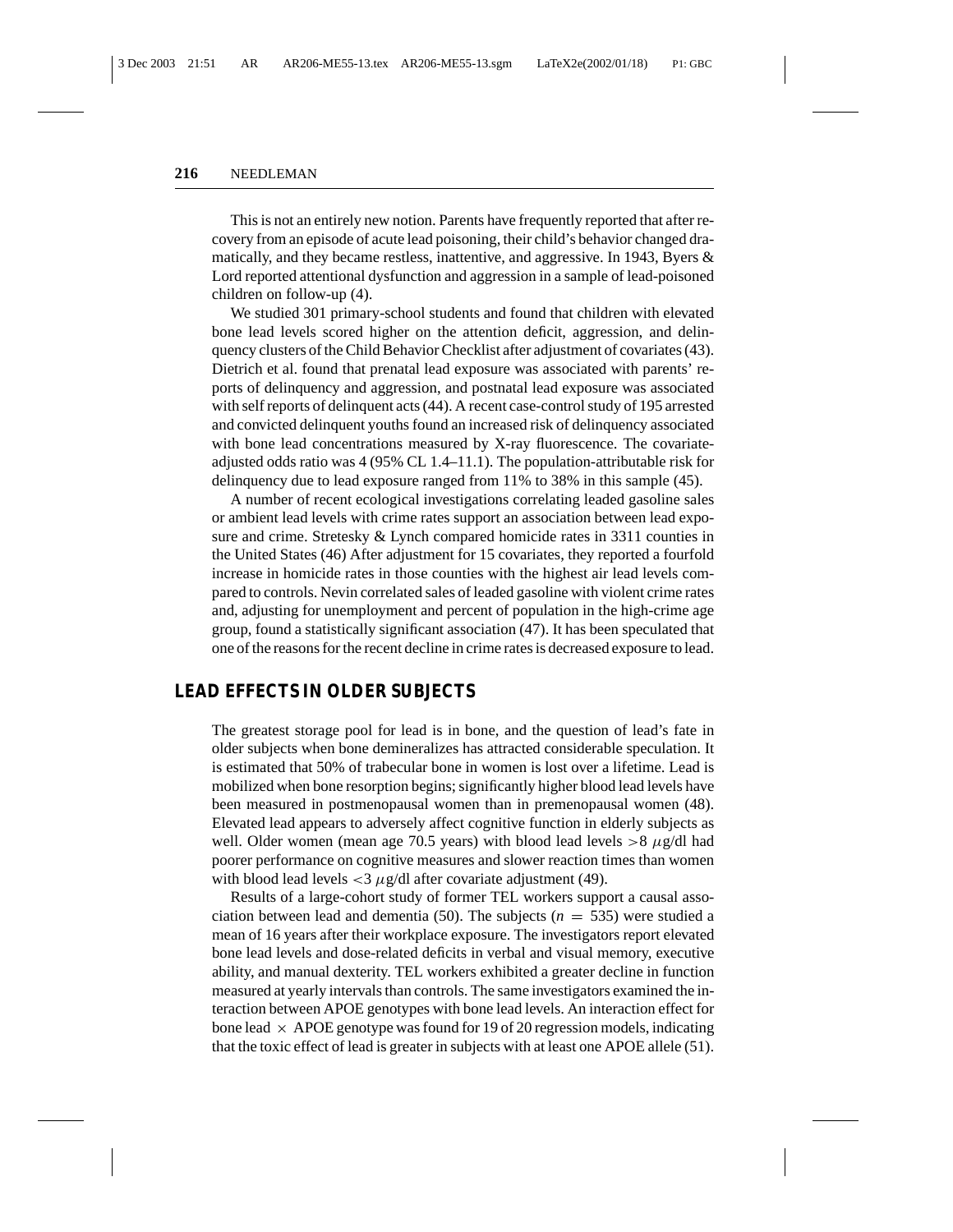Lead has induced apoptosis in a number of experimental systems, including rat midbrain (52), rat testis (53), rat fibroblasts (54), rodent lung (55), and rodent retinal rod cells (56, 57). These findings, and similarities in the distribution of lead exposure and the rates of Alzheimer's, make the topic of lead-related dementia worthy of further study.

Lead exposure may also decrease lifespan. This is borne out by a recent study of subjects from the second NHANES study (1976–1980), who were followed up in 1992. The mortality of 4292 subjects with blood lead levels of 20–29  $\mu$ g/dl was compared to those with levels  $\langle 10 \mu \text{g/d} \rangle$ . Subjects with higher lead levels had a 46% increased all-cause mortality, 39% increased cardiovascular mortality, and 68% increased cancer mortality (58).

## **DIAGNOSIS AND MANAGEMENT OF CLINICAL LEAD POISONING**

In adults, lead toxicity should be considered in the differential diagnosis of abdominal pain, arthralgia, hypertension, severe headache, increased intracranial pressure, CNS dysfunction, anemia, and renal dysfunction. An occupational history and an inventory of possible sources of exposure are useful. A blood lead level  $>10 \mu g/dl$ should be considered elevated, even though clinical symptoms are rarely seen below 60  $\mu$ g/dl.

Any child with growth failure, abdominal pain, behavior change, hyperactivity, language delay, or anemia should have a blood lead test to rule out lead toxicity.

The cornerstone of lead toxicity management is the termination of exposure. For children, this means inspection of the home, and if this does not reveal lead, a survey of other possible sources. For lead levels  $>40 \mu g/dl$ , chelation therapy is effective in lowering the blood lead level. Calcium disodium edathamil (EDTA) was the preferred method until recently, when dimercaptosuccinic acid (succimer), an oral agent, was found to have equal efficacy. Both agents will reduce an elevated blood lead level to 40%–50% of its baseline. After treatment is concluded (5 days for EDTA, 19 days for succimer), body pools tend to equilibrate, and blood lead levels begin to rise, often requiring repeated courses.

EDTA has drastically reduced the mortality rate from encephalopathy, but its efficacy at lower exposures has never been systematically studied. As a result, whether it conveys any benefit to children without encephalopathy remains unknown.

After succimer had been in use for a few years, a multicenter study evaluated its efficacy in children with moderate elevations of lead  $(25-44 \mu g/dl)$ . Blood lead levels in the treatment group were reduced to significantly lower levels than controls at the completion of treatment, but two years later, there were no differences between the two groups. At the conclusion of the study, no significant differences were found between treatment subjects and controls in cognitive, behavioral, or neuropsychological function (59). The only remedy at this time for low-level lead exposure is therefore primary prevention.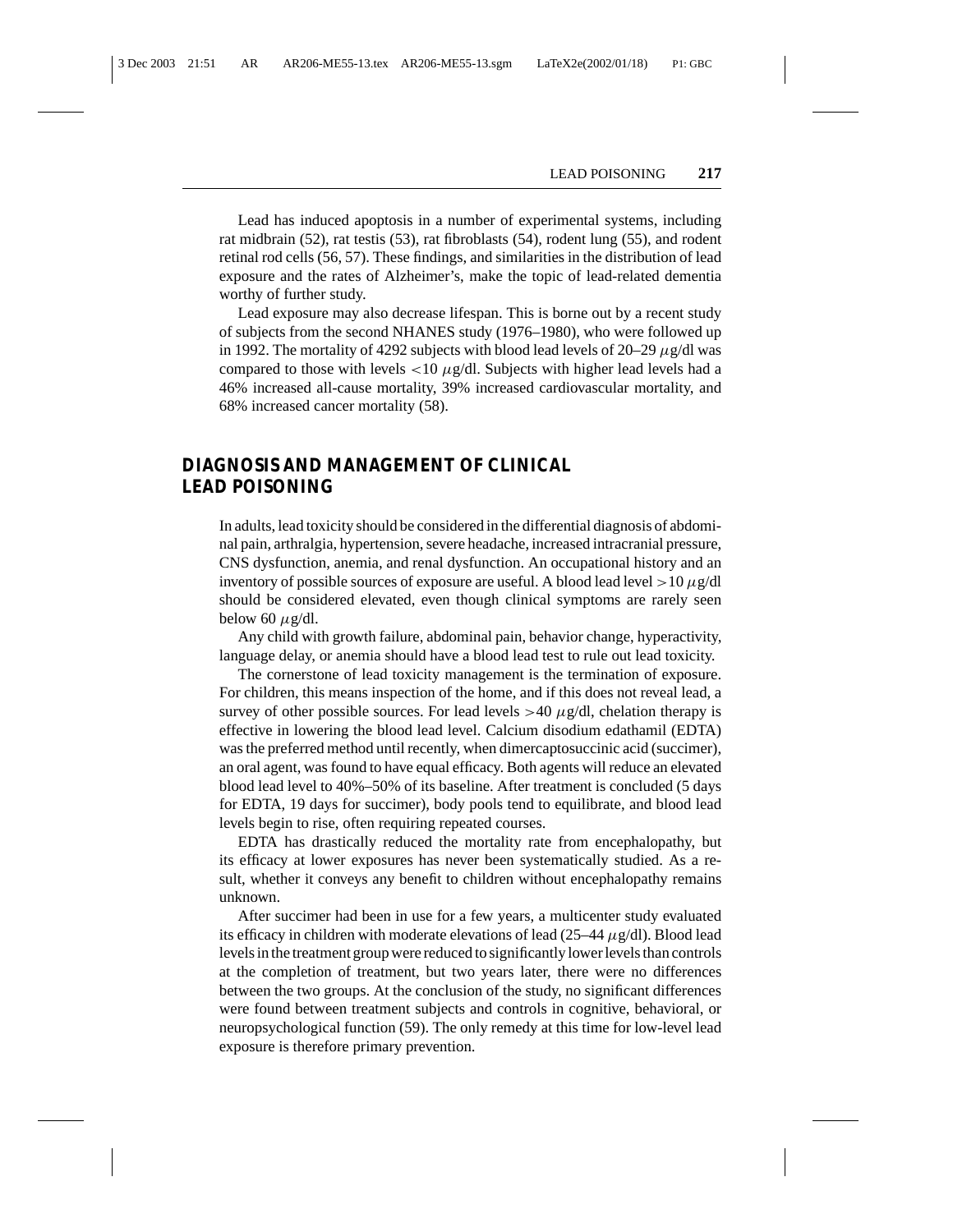#### **PRIMARY PREVENTION**

In the early 1970s, the question of silent lead toxicity became the focus of intense controversy because of its regulatory implications. In 1973, when the Environmental Protection Agency began examining the health effects of TEL, industrial representatives claimed that the associations between lead and IQ were spurious, and that removing lead from gasoline would have no impact on body lead burdens. In 1977, after review of the health effects, the Environmental Protection Agency established an air lead standard of 1.5  $\mu$ g/M<sup>3</sup>. The stepwise removal of lead from gasoline, based on the new air standard, began in the late 1970s. Figure 3 shows the effect of removing lead from gasoline on blood lead levels in the United States between 1975 and 1980.

With the removal of lead from gasoline, a single major source remains for American children: leaded paint. Although it has been banned in household paint since 1971, 80% of the houses built before 1950, or 23,000,000 units, contain leaded paint. A cost-benefit analysis by the Public Health Service estimated the cost of abatement in these houses over a 30-year period at \$33.7 billion in 1991. The estimated benefit from avoided health care costs and increased income due to raised IQ was \$61.7 billion. This cost analysis may be conservative; it does not include avoided delinquency and cardiovascular disease, both demonstrated effects of lead exposure, among the health effects (60).



**Figure 3** Parallel decreases in blood lead values observed in the NHANES II study and amounts of lead used in gasoline during 1976–1980.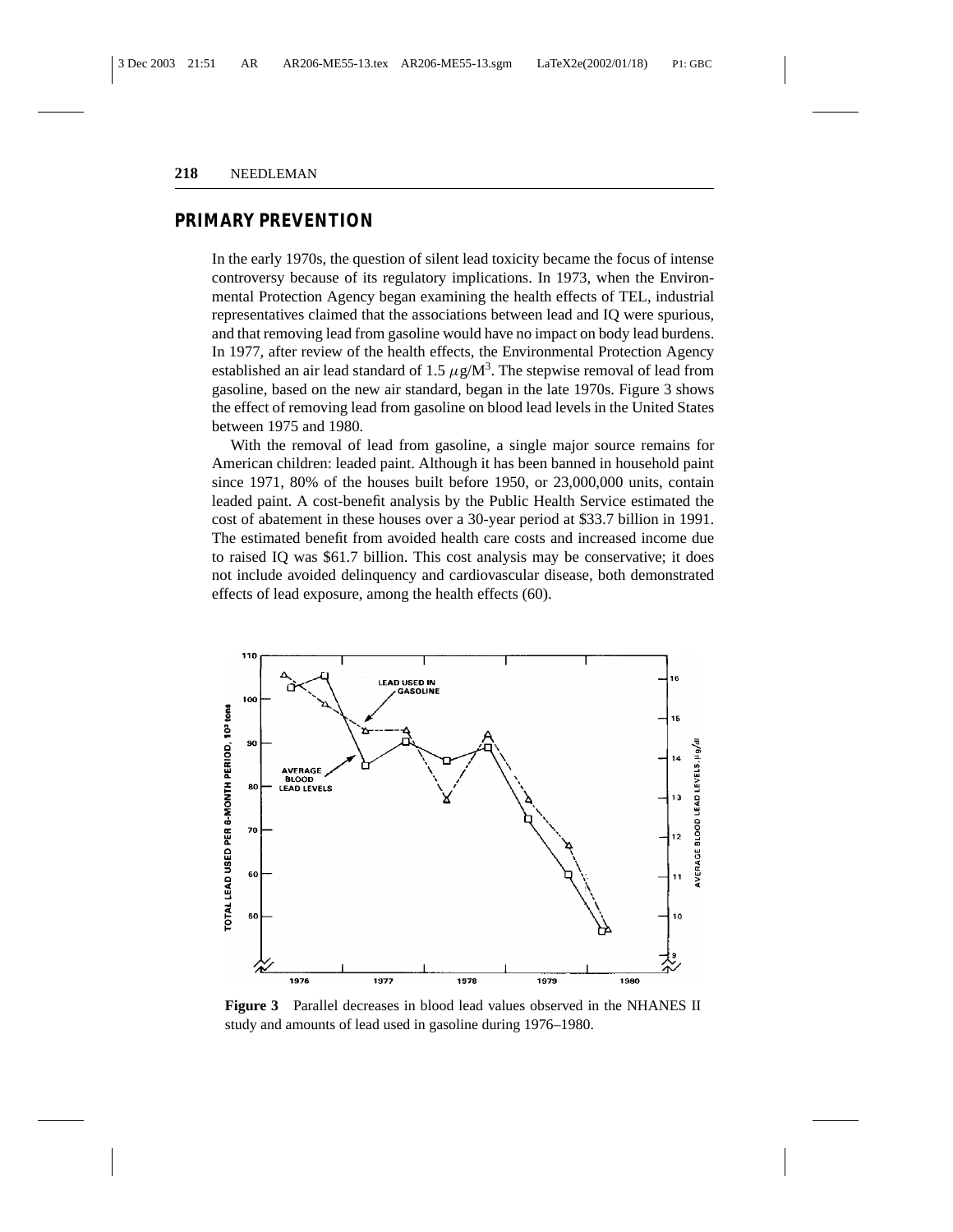Current analyses also demonstrate that primary prevention yields large economic benefits. Grosse et al. calculated that each present-day preschool child's IQ was increased by 2.2–4.7 points over what it would have been had the reduction in leaded gasoline and blood lead not taken place (61). From this, they calculated the IQ-related increase in income and estimated the economic benefit for each year's birth cohort of 3.8 million children. The benefit range for the 1998 birth cohort was between \$110 billion and \$319 billion (61). Landrigan et al., assuming no threshold for the lead-IQ association, estimated the loss of future earnings for the one-year cohort of children aged 5 in 1997 at \$43.4 billion (62).

The evidence that lead toxicity extends down to the lowest measurable levels, that pharmacological therapies are ineffective at preventing sequelae in those with low levels, and that reduction of exposure yields huge economic as well as health benefits are strong warrants for a systematic program of abatement of lead from the single remaining major source: lead in older homes.

#### **The** *Annual Review of Medicine* **is online at http://med.annualreviews.org**

#### **LITERATURE CITED**

- 1. Gilfillan SC. 1965. Lead poisoning and the fall of Rome. *J. Occup. Med.* 7:53–60
- 2. Gibson JL. 1892. Notes on lead-poisoning as observed among children in Brisbane. *Proc. Intercolonial Med. Congr. Austr.* 3:76–83
- 3. Blackfan KD. 1917. Lead poisoning in children with especial reference to lead as a cause of convulsions. *Am. J. Med. Sci.* 53:877–87
- 4. Byers RK, Lord EE. 1943. Late effects of lead poisoning on mental development. *Am. J. Dis. Child.* 66:471–83
- 5. Bailey C, Kitchen I. 1985. Ontogenesis of proenkephalin products in rat striatum and the inhibitory effects of low-level lead exposure. *Dev. Brain Res.* 22:75–79
- 6. Brown RS, Hingerty BE, Dewan JC, et al. 1983. Pb(II)-catalysed cleavage of the sugar-phosphate backbone of yeast tRNA(Phe)—implications for lead toxicity and self-splicing RNA. *Nature* 303:543– 46
- 7. Markovac J, Goldstein GW. 1988. Picomolar concentrations of lead stumulate brain protein kinase C. *Nature* 334:71–73
- 8. Simons T. 1993. Lead-calcium interactions in cellular lead toxicity. *Neurotoxicology* 14:77–85
- 9. Holtzman D, DeVries C, Nguyen H, Bensch K. 1984. Maturation of resistance to lead encephalopathy: cellular and subcellular mechanisms. *Neurotoxicology* 5:97–124
- 10. Bressler J, Goldstein G. 1991. Mechanisms of lead neurotoxicity. *Biochem. Pharnacol.* 41:479–84
- 11. Krigman MR. 1978. Neuropathology of heavy metal intoxication. *Environ. Health Persp.* 26:117–20
- 12. Pentschew A. 1965. Morphology and morphogenesis of lead encephalopathy. *Acta Neuropathol.* 5:133–60
- 13. Averill D, Needleman HL. 1980. Neonatal lead exposure retards cortical synaptogenesis in the rat. In *Low Level Lead Exposure: The Clinical Implications of Current Research*, ed. HL Needleman, pp. 201–10. New York: Raven
- 14. Wilson MA, Johnston MV, Goldstein GW, et al. 2000. Neonatal lead exposure impairs development of rodent barrel field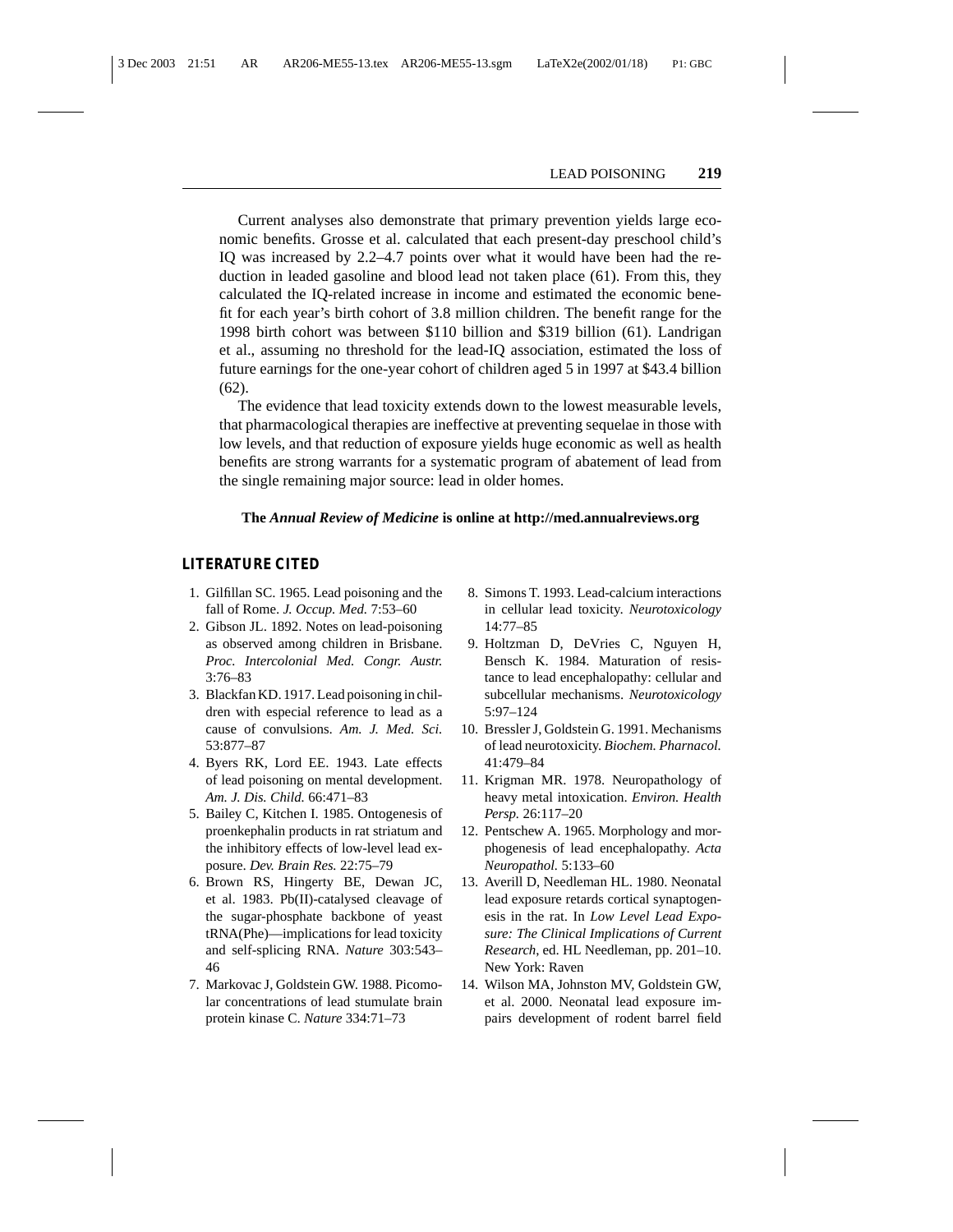cortex. *Proc. Natl. Acad. Sci. USA* 97: 5540–45

- 15. Rice DC. 1992. Behavioral impairment produced by developmental lead exposure: evidence from primate reseach. In *Human Lead Exposure*, ed. HL Needleman, pp. 137–54. Boca Raton, FL: CRC
- 16. Bushnell PJ, Bowman RE. 1979. Effects of chronic lead ingestion on social development in infant rhesus monkeys. *Neurobehav. Tox.* 1:207–19
- 17. Cory-Slechta DA. 1997. Relationships between Pb-induced changes in neurotransmitter system function and behavioral toxicity. *Neurotox.* 18:673–88
- 18. Nation JR, Baker DM, Taylor B, et al. 1986. Dietary lead increases ethanol consumption in the rat. *Behav. Neurosci.* 100:525– 30
- 19. Seppalainen A, Hernberg S. 1980. Subclinical lead neuropathy. *Am. J. Ind. Med.* 1:413–20
- 20. Oliver ST. 1911. A lecture on lead poisoning and the race. *BMJ.* 1:1096–98
- 21. Lancrajan, Popescu JL, Gavenescu O, et al. 1975. Reproductive ability of workmen occupationally exposed to lead. *Arch. Environ. Health.* 30:396–401
- 22. Vuppurturi S, Muntner P, Bazzano LA, et al. 2003. Blood lead level is associated with elevated blood pessure in blacks. *Hypertension* 41:463–68
- 23. Landrigan PJ, Boffetta P, Apostoli P. 2000. The reproductive toxicity and carcinogenicity of lead: a critical review. *Am. J. Ind. Med.* 38:231–43
- 24. De la Burde B, NcLin S, Choate S, 1972. Does asymptomatic lead exposure in children have latent sequelae? *J. Pediatr.* 81:1088–91
- 25. Landrigan PJ, Baloh RW, Barthel WF, et al. 1975. Neuropsychological dysfunction in children with low level lead absorption. *Lancet*, pp. 708–12, March 29
- 26. Perino J, Ernhart CB. 1974. The relation of subclinical lead level to cognitive and sensorimotor impairment in black preschoolers. *J. Learn. Disabil.* 7:26–30
- 27. Kotok D. 1972. Development of children with elevated blood lead levels: a controlled study. *J. Pediatr.* 80:57–61
- 28. Lansdown RG, Shepherd J, Clayton BE, et al. 1974. Blood-lead levels, behaviour, and intelligence. A population study. *Lancet* 1:538–41
- 29. Needleman HL, Gunnoe C, Leviton A, et al. 1979. Deficits in psychological and classroom performance of children with elevated dentine lead levels. *N. Engl. J. Med.* 300:689–95
- 30. Fulton M, Raab G, Thomson G, et al. 1987. Influence of blood lead on the ability and attainment of children in Edinburgh. *Lancet* 1:1221–26
- 31. Lyngbye T, Hansen ON, Trillingsgaard A, et al. 1990. Learning disabilities in children: significance of low level lead exposure and confounding factors. *Acta Pedriatr. Scand.* 79:352–60
- 32. Fergusson DM, Horwood J, Lynskey MT. 1997. Early dentine lead levels and educational outcomes at 18 years. *J. Child Psychol. Psychiatry* 38:471–78
- 33. McMichael AJ, Baghurst PA, Wigg NR, et al. 1988. Port Pirie Cohort Study: environmental exposure to lead and children's abilities at the age of four years. *N. Engl. J. Med.* 319:468–75
- 34. Needleman HL, Gatsonis C. 1990. Low level lead exposure and the IQ of children. *J. Am. Med. Assoc.* 263(5):673–78
- 35. Schwartz J. 1993. Beyond LOEL's, p values and vote counting: methods for looking at the shapes and strengths of associations. *Neurotoxicology* 14:237–46
- 36. Pocock SJ, Smith M, Baghurst P. 1994. Environmental lead and children's intelligence: a systematic review of the epidemiological evidence. *BMJ* 309:11889– 97
- 37. Lanphear BP, Dietrich K, Auinger P, Cox C. 2000. Cognitive deficits associated with blood lead concentrations <10 microg/dL in US children and adolescents. *Public Health Rep.* 115(6):521–29
- 38. Canfield RL, Henderson CR, Cory-Slechta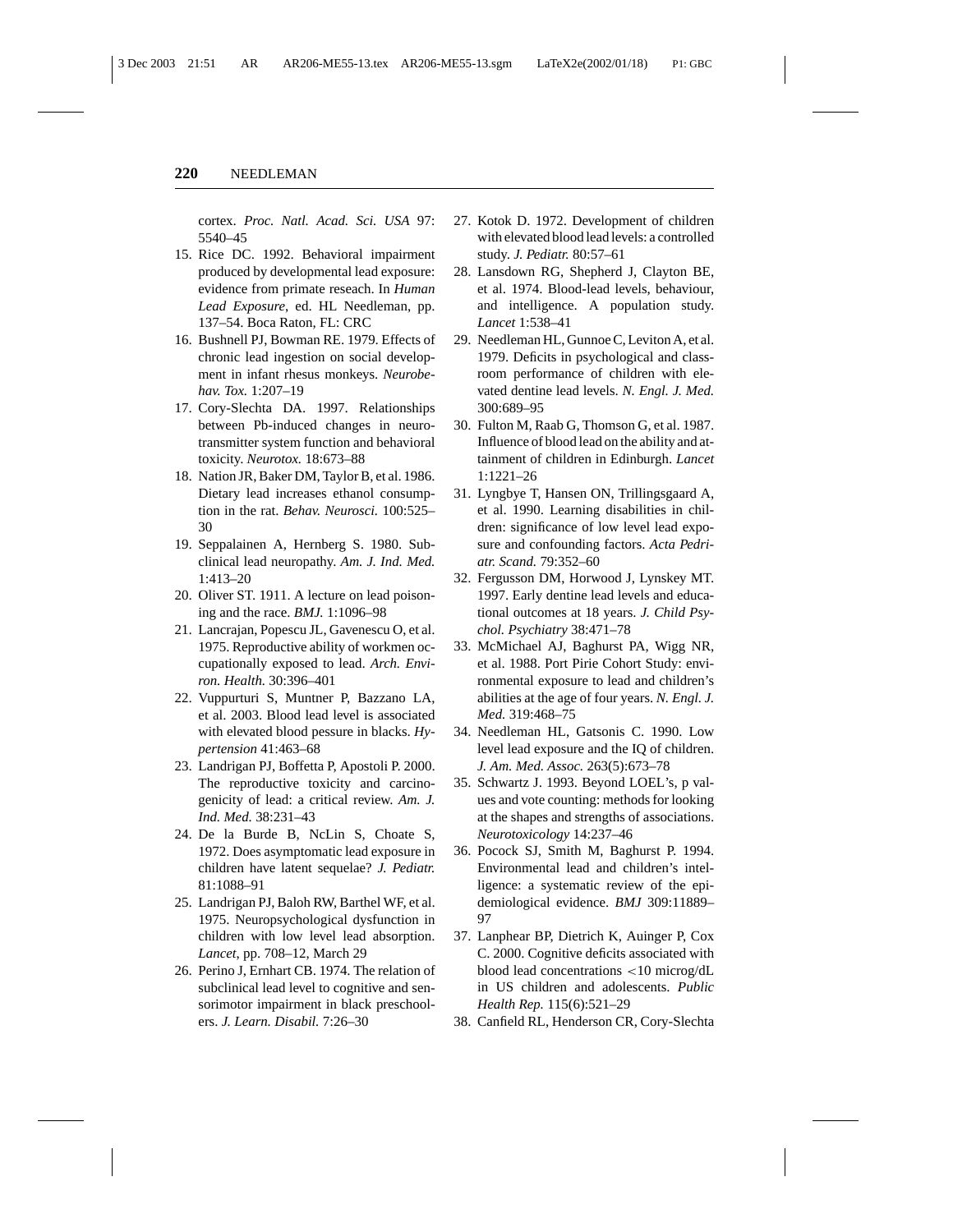DA, et al. 2003. Intellectual impairments in children with blood lead concentrations below 10 µg per deciliter. *N. Engl. J. Med.* 348:1517–26

- 39. Needleman HL, Schell A, Bellinger D, et al. 1990. The long-term effects of exposure to low doses of lead in childhood. An 11-year follow-up report. *N. Engl. J. Med.* 11:83– 88
- 40. Fergusson DM, Horwood J, Lynskey MT. 1997. Early dentine lead levels and educational outcomes at 18 years. *J. Child Psychol. Psychiatry* 38:471–78
- 41. Bellinger D, Leviton A, Waternaux C, et al. 1987. Longitudinal analyses of prenatal and postnatal lead exposure and early cognitive development. *N. Engl. J. Med.* 316:1037–43
- 42. Dietrich KN, Krafft KM, Bornschein RL, et al. 1987. Low-level fetal lead exposure effect on neurobehavioral development in early infancy. *Pediatrics* 80:721–30
- 43. Needleman HL, Riess JA, Tobin MJ, et al. 1996. Bone lead levels and delinquent behavior. *J. Am. Med. Assoc.* 275:363– 69
- 44. Dietrich KN, Ris MD, Succop PA, et al. 2001. Early exposure to lead and juvenile delinquency. *Neurotoxicol. Teratol.* 23:511–18
- 45. Needleman H, McFarland CE, Ness R, et al. 2002. Bone lead levels in adjudicated delinquency: a case-control study. *Neurotoxicol. Teratol.* 24:711–17
- 46. Stretesky PB, Lynch MJ. 2001. The relationship between lead exposure and homicide. *Pediatr. Adolesc. Med.* 155:579– 82
- 47. Nevin R. 2000. How lead exposure relates to temporal changes in IQ, violent crime, and unwed pregnancy. *Environ. Res.* 83:1– 22
- 48. Silbergeld EK, Schwartz J, Mahaffey K. 1988. Lead and osteoporosis: mobilization of lead from bone in postmenopausal women. *Environ. Res.* 47:79–94
- 49. Muldoon SB, Cauley JA, Kuller LH, et al. 1996. Effects of blood lead levels on cog-

nitive function of older women. *Neuroepidemiology* 15:62–72

- 50. Schwartz BS, Stewart WF, Bolla KI, et al. 2000. Past adult lead exposure is associated with longitudinal decline in cognitive function. *Neurology* 8:1144–50
- 51. Stewart WF, Schwartz BS, Simon D, et al. 2002. APOE genotype, past adult lead exposure, and neurobehavioral function. *Environ. Health Persp.* 110:501–5
- 52. Tavakili-Nezhad M, Barron AJ, Pitts DK. 2001. Postnatal inorganic lead exposure decreases the number of spontaniously acive midbrain dopamine neurons in the rat. *Neurotoxicology* 22:259–69
- 53. Adhikari N, Sinha N, Narayan R, et al. 2001. Lead induces cell death in testes of young rats. *J. Appl. Toxicol.* 21:275–77
- 54. Iavocoli I, Carelli G, Sgambato A, et al. 2001. Lead inhibits growth and induces apoptosis in normal rat fibroblasts. *Altern. Lab. Anim.* 29:461–69
- 55. Shabani A, Rabbani A. 2000. Lead nitrate induced apoptosis in alveolar macrophages from rat lung. *Toxicology* 149:109– 14
- 56. He L, Poblenz AT, Medrano CJ, et al. 2000. Lead and calcium produce photoreceptor cell apoptosis by opening the mitochondria permeability pore. *J. Biol. Chem.* 275:12175–84
- 57. Fox DA, Campbell ML, Blocker YS. 1997. Functional alterations and apoptotic cell death in the retina following developmental or adult lead exposure *. Neurotoxicology* 18:645–64
- 58. Lustberg M, Silbergeld E. 2002. Blood lead levels and mortality. *Arch. Intern. Med.* 25:2443–49
- 59. Rogan WJ, Dietrich KN, Ware JH, et al. 2001. Treatment of Lead-Exposed Children Trial Group. The effect of chelation therapy with succimer on neuropsychological development in children exposed to lead. *N. Engl. J. Med.* 344:1421–26
- 60. US Dep. Health Hum. Serv., Public Health Serv./Cent. Dis. Control. 1991. *Strategic plan for the elimination of childhood lead*